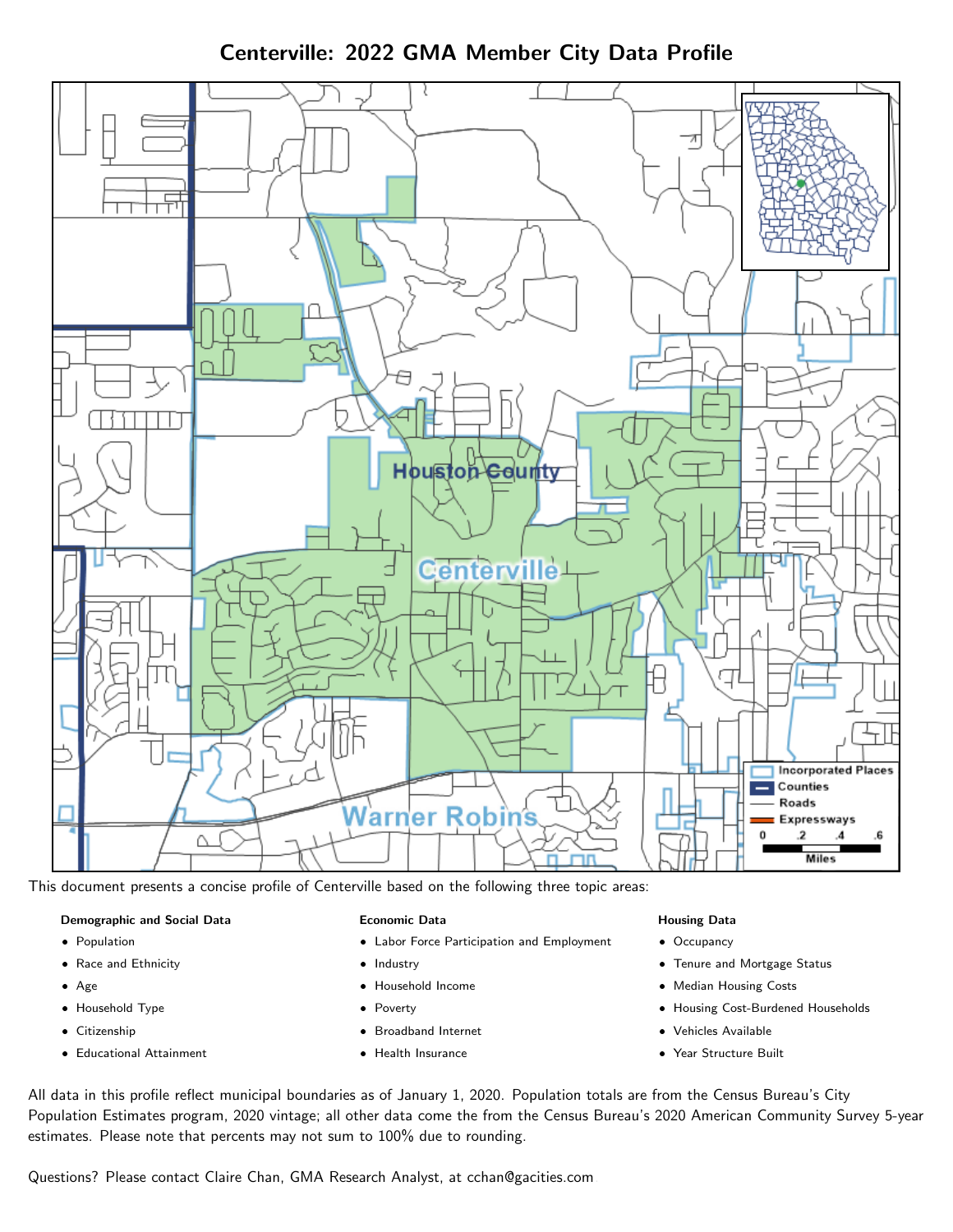# Centerville: Demographic and Social





## **Citizenship**



Source: American Community Survey, 2020 5-year estimates, table B05002 Source: American Community Survey, 2020 5-year estimates, table B15002

## Race and Ethnicity



Source: U.S. Census Bureau, City Population Estimates, 2020 vintage Source: American Community Survey, 2020 5-year estimates, table B03002

## Household Type



Source: American Community Survey, 2020 5-year estimates, table B01001 Source: American Community Survey, 2020 5-year estimates, table B11001

## Educational Attainment



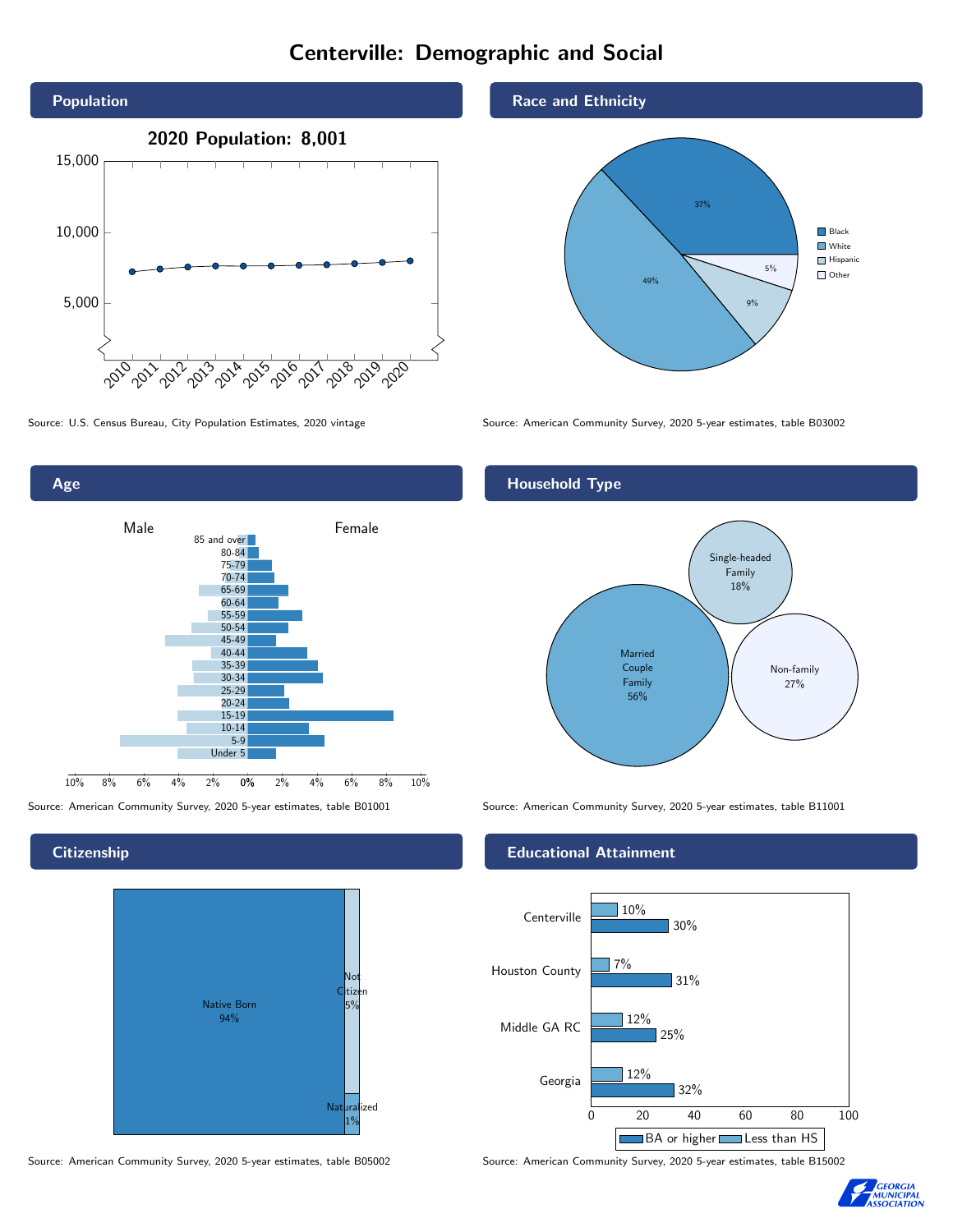# Centerville: Economic



Source: American Community Survey, 2020 5-year estimates, table B23001 Note: Unemployment rate is based upon the civilian labor force.

## Industry

| Agriculture, forestry, fishing and hunting, and mining      | $0\%$ |
|-------------------------------------------------------------|-------|
| Construction                                                | 6%    |
| Manufacturing                                               | 11%   |
| <b>Wholesale Trade</b>                                      | $1\%$ |
| Retail Trade                                                | 7%    |
| Transportation and warehousing, and utilities               | 7%    |
| Information                                                 | 2%    |
| Finance and insurance, real estate, rental, leasing         | 5%    |
| Professional, scientific, mgt, administrative, waste mgt    | 7%    |
| Educational services, and health care and social assistance | 19%   |
| Arts, entertainment, recreation, accommodation, food        | 12%   |
| service                                                     |       |
| Other services, except public administration                | 5%    |
| Public administration                                       | 18%   |

Source: American Community Survey, 2020 5-year estimates, table C24030



Source: American Community Survey, 2020 5-year estimates, tables B19013 and B19025 Source: American Community Survey, 2020 5-year estimates, table B17010



Source: American Community Survey, 2020 5-year estimates, table B28002 Source: American Community Survey, 2020 5-year estimates, table B18135

### Health Insurance